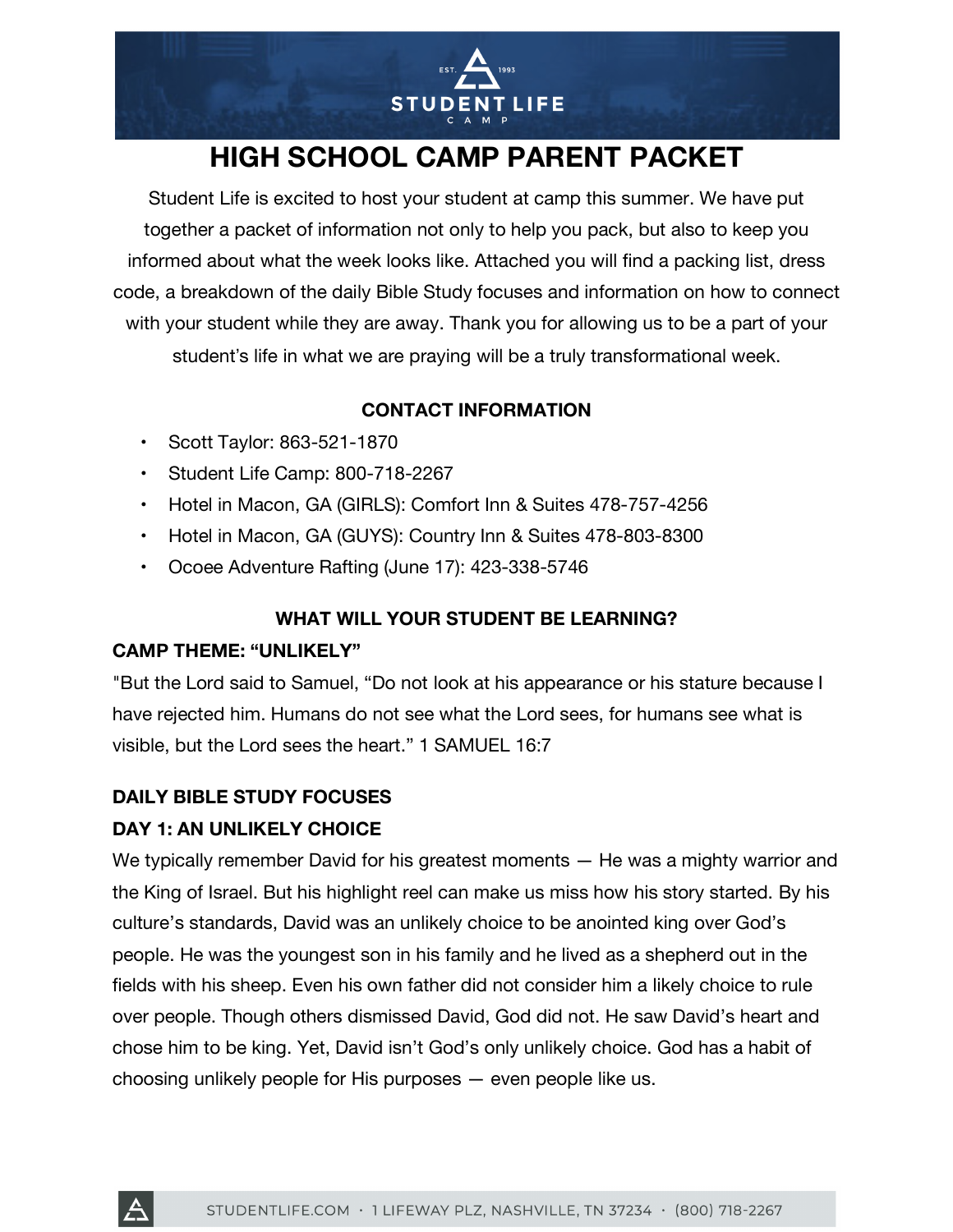

### **DAY 2: AN UNLIKELY HOPE**

David's fight with Goliath was the first underdog story ever. David, a teenage shepherd with no real weapons and no armor, versus Goliath, a Giant and Philistine war champion. David walked into this battle armed only with a sling and some smooth stones, but his confidence was not in his weapon-of-choice — his hope was fully set in God to bring down Goliath. David was an unlikely warrior equipped with an unlikely hope. As we fight our own battles, we often feel unequipped, unprepared, and unworthy, but trusting in God leads us to walk in confidence. God is faithful and worthy of our hope.

### **DAY 3: AN UNLIKELY RESPONSE**

It's easy to think that David had it all together since Scripture refers to him as a man after God's own heart, but David was far from perfect. He had a sinful, sexual relationship with a married woman named Bathsheba and did everything he could to cover up what he'd done, even when that meant having her husband killed. David's response to what he did and God's response to what David did are both quite unlikely. Instead of being defensive or indifferent when confronted about what happened, David responded in repentance. And though God was grieved by David's sin, He responded with kindness and compassion. David messed up big time — and we have, too. When we repent, we choose the unlikely response to our sin, and we're met by the grace of Jesus, whose unlikely response forgives us and restores us.

### **DAY 4: AN UNLIKELY LOVE**

Being someone after God's heart spills over into our relationships with others. David had a life-giving, intimate friendship with a man named Jonathan, and a tumultuous, exhausting relationship with a king named Saul — Jonathan was David's best friend, while Saul was David's worst enemy. It's common for relationships to be more selfseeking than self-sacrificing, yet in each of these relationships David displays an unlikely love. When we understand the gravity of God's sacrificial love for us, we become open to loving others  $-$  friend or foe  $-$  in the same way.

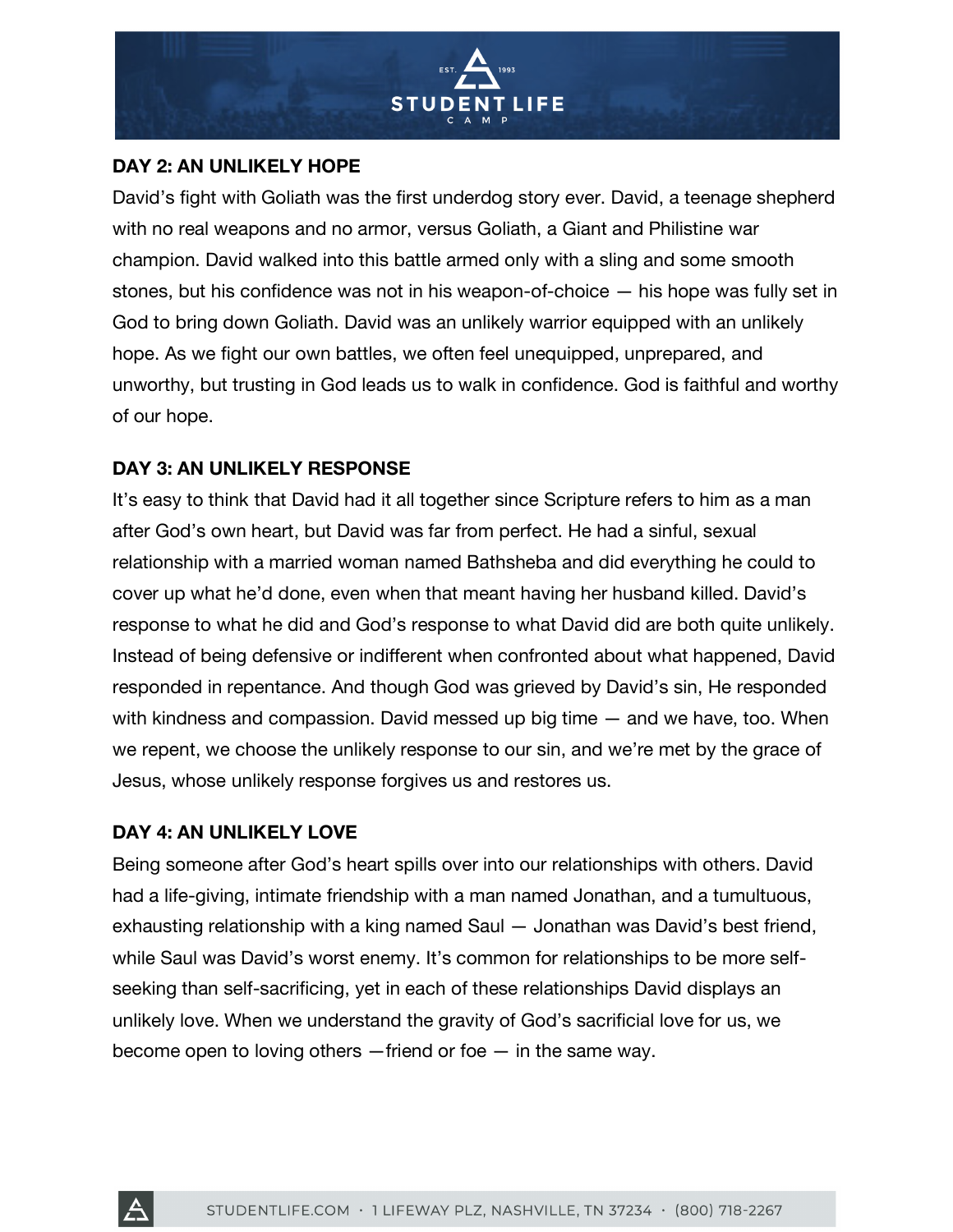

# **REC CAMP PACKING LIST**

Check with your leader for electronics and cell phone guidelines

## **LUGGAGE**

- 1 large suitcase
- 1 overnight bag for hotel (purses don't count) We will **not** be unloading suitcases at hotel

### **PRESCRIPTIONS**

- Prescriptions need to be in a bag with student's name and daily dosage clearly marked. Your students small group leader will distribute these daily.
- Students will be responsible for over-the-counter drugs.

### **WHAT TO BRING**

- Appropriate, casual clothing for four nights of Worship
- Appropriate, comfortable clothing for three days of recreation (have one set of clothes you don't mind getting messy in)
- Appropriate, comfortable clothing for the trip home
- Pajamas
- Swimsuit and beach towel
- Closed toe shoes (For daytime activities)
- Shoes for whitewater rafting (shoes that will stay on your feet: swim shoes, sandals with a heel strap or even old sneakers work great)
- Bible, pen & notebook
- Towels and washcloths
- Toiletries
- Bedding and pillow (Unless told otherwise)
- Spending money for Student Life Store, and snacks
- Watch and/or alarm clock
- Sunscreen
- Water bottle

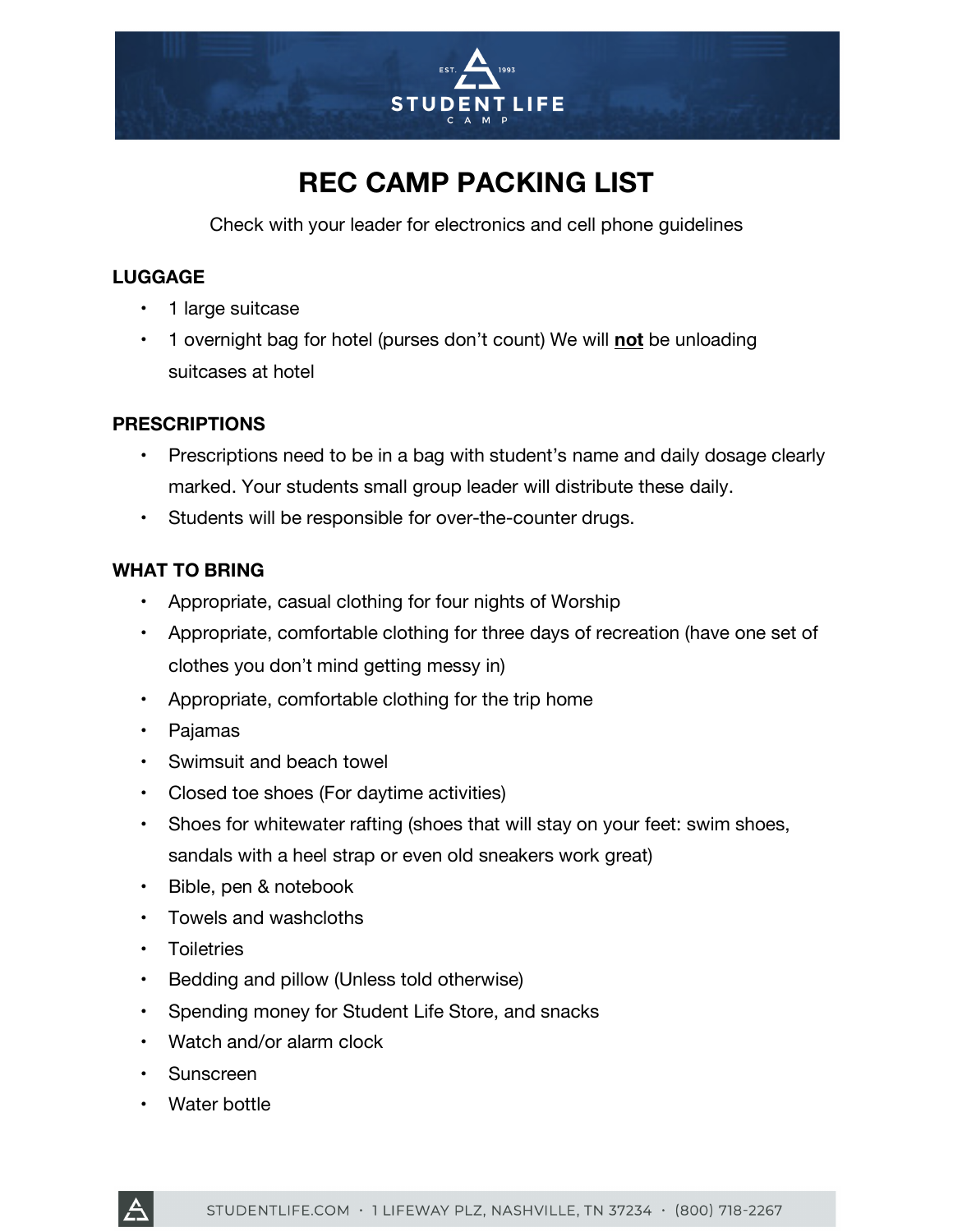

- Bugspray
- Masks recommended
- Hand Sanitizer
- Wipes
- Hand Soap for Bathrooms

#### **WHAT NOT TO BRING**

- Tobacco, drugs or alcohol
- Fireworks, water balloons or weapons
- Skateboards, roller skates or roller blades

### **CAMP DRESS CODE**

No tight clothing that reveals undergarments

- No short shorts or skirts
- No speedos or midriff-baring bathing suits
- No clothing with questionable sayings, slogans, etc.

Adhere to your church's dress code while at camp. Check with your leader if you have questions.

#### **CAMP RULES**

- Be respectful to all adults
- "Lights out" means your lights are out and you need to keep noise to a whisper.
- No sneaking out
- No pranks
- Do not leave campus
- Cell phones are allowed
- No PDA (holding hands is acceptable)